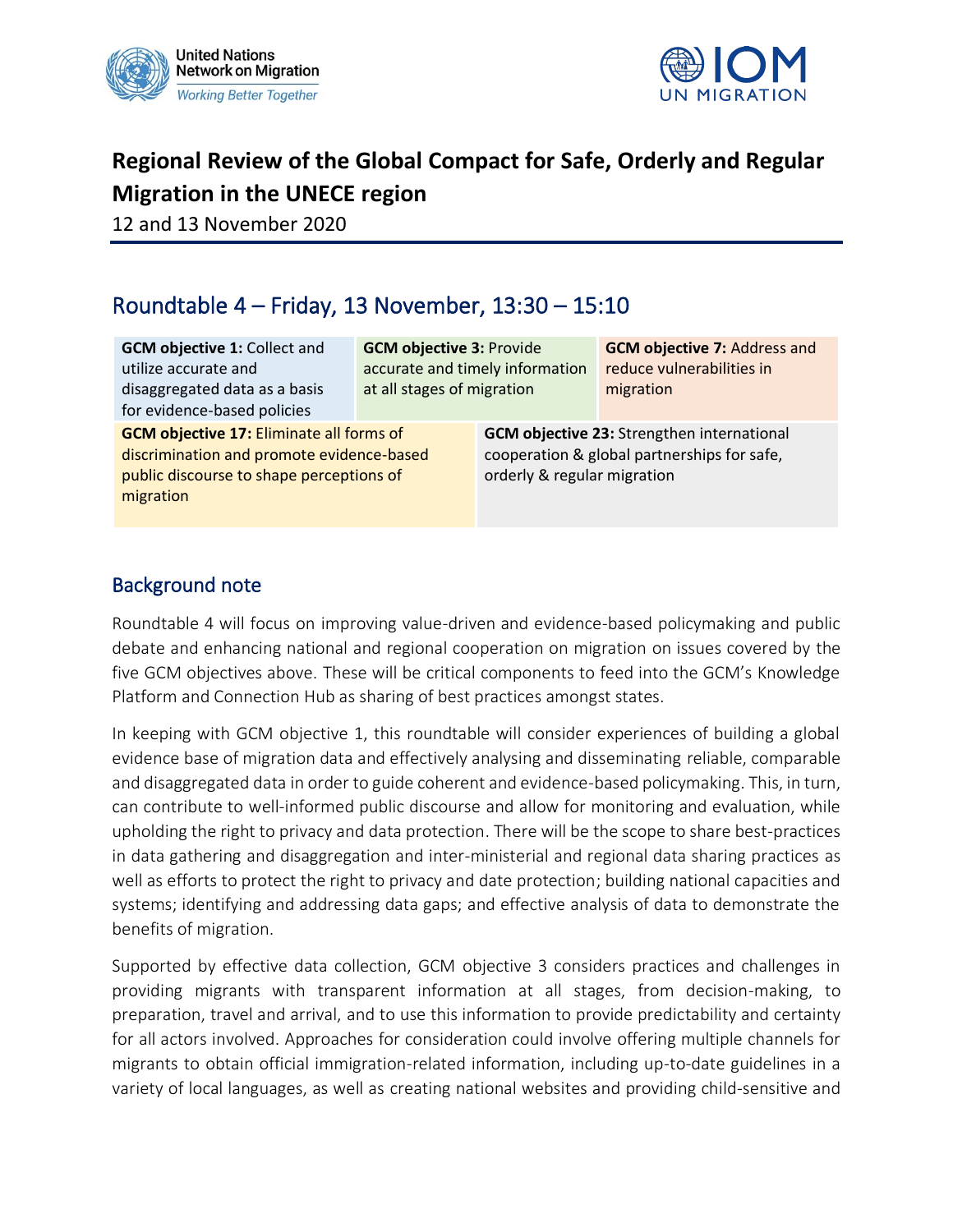



gender-specific information along migratory routes. Thus, an emphasis on regional cooperation may be considered necessary.

This roundtable will further consider GCM objective 7 to respond to the needs of migrants who face situations of vulnerability, which may arise from the circumstances in which they travel or the conditions they face in countries of origin, transit and destination. This may include measures to provide assistance and protection in accordance with obligations under international law, to uphold the best interests of the child, and to apply a gender responsive approach at all times. Additional activities relating to this objective may include assessing existing policies to ensure they do not exacerbate vulnerabilities; establishing interagency partnerships to facilitate effective support, identification and assistance; facilitating access to regular migration pathways by streamlining procedures; developing gender-responsive migration policies to address the particular needs and vulnerabilities of migrant women, girls and boys; examining labour market policies to minimise the risk of exposure to vulnerabilities; establishing procedures for the protection of migrant children, including unaccompanied children; ensuring migrants have access to legal assistance; implementing practices to facilitate access for migrants in an irregular status to obtain regular status and implement recommendations of the UN system guidance on the human rights protection of migrants in vulnerable situations. In addressing such vulnerabilities, this roundtable may provide a platform to consider states' and stakeholders' actions during the COVID-19 pandemic. Whilst migrants are not inherently more vulnerable to, or at heightened risk of, contracting infectious diseases, the conditions in which they migrate, live or work can influence or compound health risks, including access to health services.

GCM objective 17 is a commitment to eliminate discrimination, racism and xenophobia against all migrants. Discussion under this objective might consider evidence-based public discourses that generates a more realistic, humane and constructive perceptions of migration. Participants may wish to discuss legislation that provides bases to prosecute perpetrators of these offenses, and methods of effective signposting for targeted migrants to receive legal support. Additional topics may also take into account regional approaches to promote awareness-raising targeted at communities of origin, transit and destination, and initiatives to support inter-agency cooperation between migrants, political, religious and community leaders, as well as educators and service providers to detect and prevent incidences of intolerance, racism, xenophobia.

GCM objective 23 is a commitment to enhanced global and regional partnerships in support of comprehensive and integrated approaches to facilitate safe, orderly and regular migration in alignment with states' own national priorities and their Sustainable Development Goals, in which migration is a critical cross-cutting theme. Discussions pertaining to this objective might consider good practice and gaps in leveraging regional and national partnerships to support the implementation of the GCM, sharing best practice in capacity building, and capitalising on regional bilateral and multilateral cooperation to address opportunities and challenges of migration.

Lastly, this roundtable should consider the cross-cutting relevance of these five GCM objectives in the COVID-19 pandemic including in response and recovery efforts.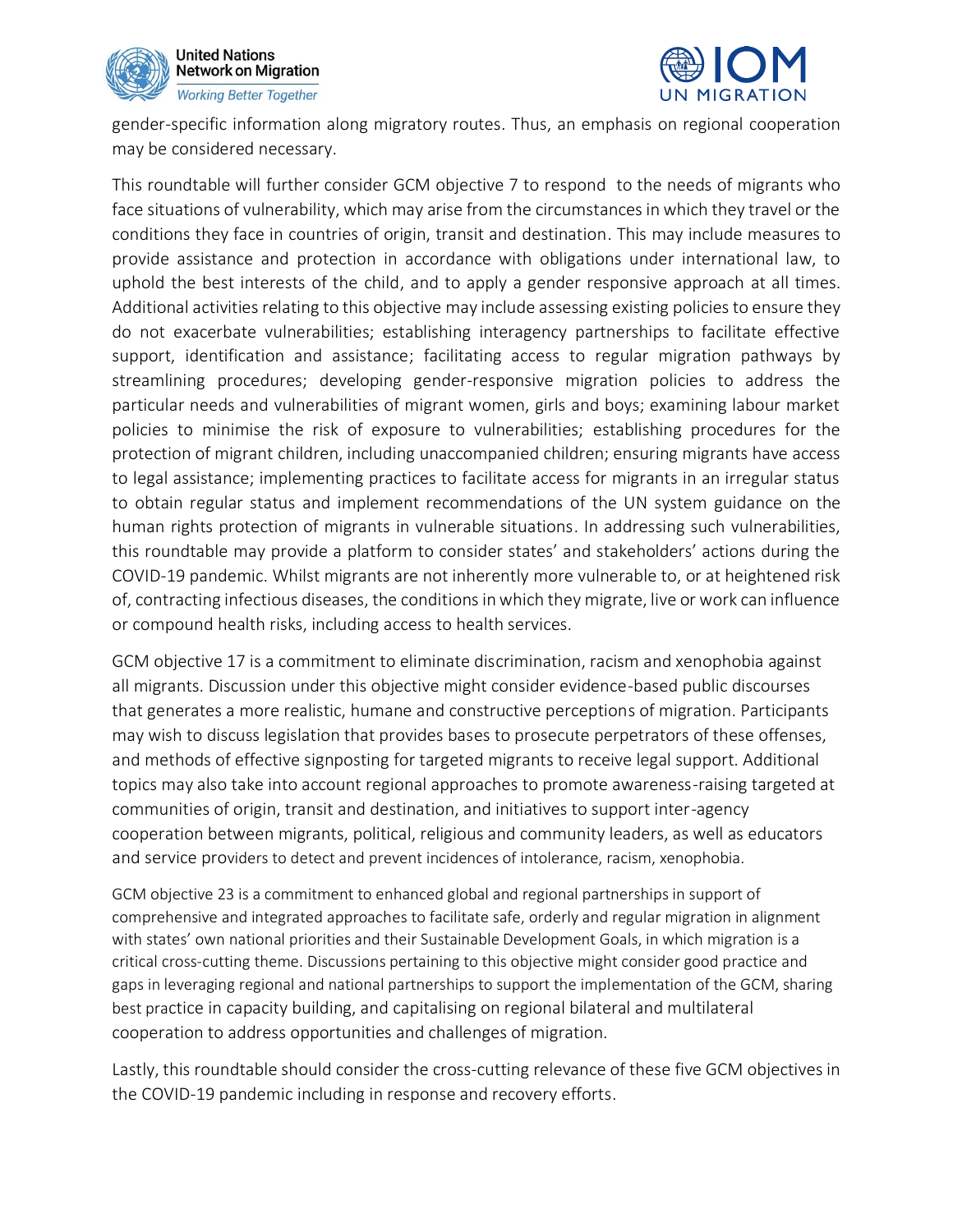



## Guiding questions

All guiding questions should be assessed through the prism of the GCM's guiding principles, particularly through the whole-of-government, whole-of-society approach, whilst also being gender-responsive and child-sensitive.

- 1. Is the current level of regional cooperation and dialogue sufficient to meet the ambitions of the GCM to exchange information on migration-related trends, including through joint databases, partnerships with academic research institutions, online platforms, international training centres and liaison networks, while upholding the right to privacy and protecting personal data? (GCM objectives 1 and 23)
- 2. What existing partnerships can be built upon to ensure accurate and relevant information is disseminated to migrants? How are states communicating with newly arrived migrants and returnees on socio-economic opportunities and immigration law advice? (GCM objectives 3 and 23)
- 3. What examples of state-led interventions with media organizations have produced positive, evidence-based messaging on migration / tackled inflammatory reporting? How have states partnered with civil society, local authorities and other relevant stakeholders in developing public information initiatives? How can regional cooperation and peer learning platforms contribute in this regard? (GCM objectives 17)
- 4. What measures do states have in place or should have in place to reduce vulnerabilities of migrants? How do such measures incorporate the GCM's guiding principles of a whole-of-government and whole-of-society approach? (GCM objective 7)
- 5. How are states adapting their admission and stay procedures to the new realities of cross border human mobility since the outset of COVID-19? (GCM objective 7 and 23)

## Background materials

[Video:](https://youtu.be/HZtOtSR_3f8) The Global Compact for Migration in a Nutshell

UN Secretary-General [Policy Brief:](https://www.un.org/sites/un2.un.org/files/sg_policy_brief_on_people_on_the_move.pdf) COVID-19 and People on the Move

UN Network on Migration [Policy Brief:](https://migrationnetwork.un.org/sites/default/files/docs/policy_brief-gcm_and_well_governed_migration_as_an_essential_element_of_effective_covid-19_response_1.pdf) The Global Compact for Migration (GCM): Well Governed Migration as an Essential Element of Effective COVID-19 Response